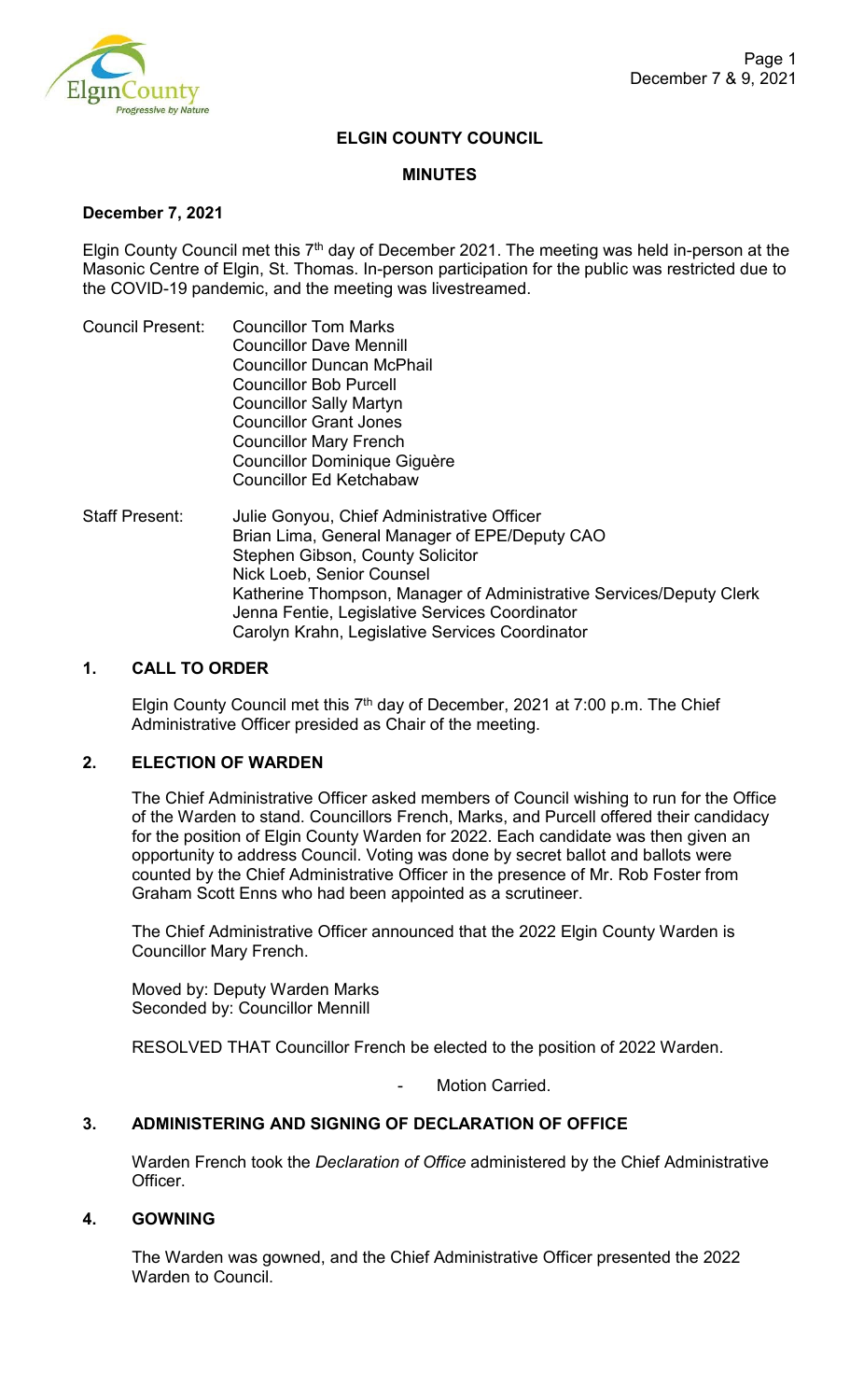## **5. PRESENTATION BY PAST WARDEN TOM MARKS**

The Warden was officially presented with the Chain of Office, the Lord Elgin Watch, and the Gavel of Office by Past Warden Tom Marks.

#### **6. WARDEN'S ADDRESS**

Warden French delivered her Inaugural Address to Council, thanked her family and friends for their support, and outlined the several items of interest and importance for consideration in 2022.

# **7. RESOLUTION TO DESTROY THE BALLOTS**

Moved by: Councillor Jones Seconded by: Councillor Purcell

RESOLVED THAT the ballots used for the election of the 2022 Warden be destroyed.

- Motion Carried.

# **8. RECESS**

Moved by: Councillor Purcell Seconded by: Councillor Martyn

RESOLVED THAT we do now recess at 7:33 p.m. until Thursday, December 9, 2021 at 9:00 a.m.

- Motion Carried.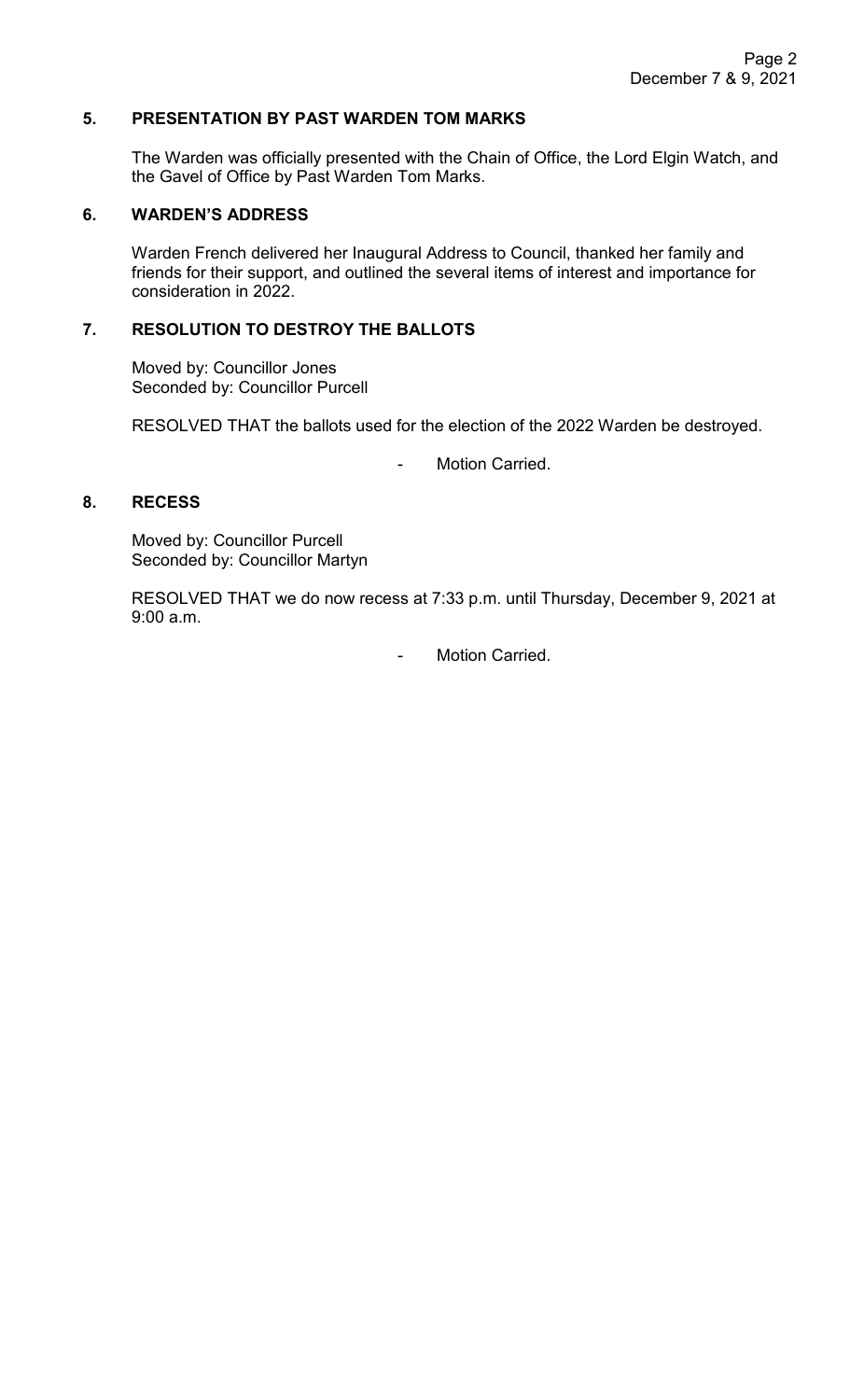# **ELGIN COUNTY COUNCIL**

# **MINUTES**

## **December 9, 2021**

Elgin County Council met this  $9<sup>th</sup>$  day of December 2021. The meeting was held in a hybrid inperson/electronic format with Councillors and staff participating as indicated below.

Council Present: Warden Mary French (Council Chambers) Deputy Warden Tom Marks (Council Chambers) Councillor Dave Mennill (Council Chambers) Councillor Duncan McPhail (Council Chambers) Councillor Bob Purcell (Council Chambers) Councillor Sally Martyn (Council Chambers) Councillor Grant Jones (Council Chambers) Councillor Dominique Giguère (electronic) Councillor Ed Ketchabaw (Council Chambers)

Staff Present: Julie Gonyou, Chief Administrative Officer (Council Chambers) Brian Lima, General Manager of Engineering, Planning & Enterprise/Deputy Chief Administrative Officer (Council Chambers) Brian Masschaele, Director of Community & Cultural Services (Council Chambers) Jeff Brock, Director of Information Technology Services (electronic) Stephen Gibson, County Solicitor (Council Chambers) Nick Loeb, Senior Legal Counsel (Council Chambers) Amy Thomson, Director of Human Resources (Council Chambers) Stephanie Godby, Manager of Human Resources (Council Chambers) Mike Hoogstra, Purchasing Coordinator (electronic) Katherine Thompson, Manager of Administrative Services/Deputy Clerk (Council Chambers) Jenna Fentie, Legislative Services Coordinator (Council Chambers)

# **1. CALL TO ORDER**

The meeting convened at 9:00 a.m. with Warden French in the chair.

# **2. ADOPTION OF MINUTES**

Moved by: Councillor Marks Seconded by: Councillor Ketchabaw

RESOLVED THAT the minutes of the meeting held on November 23, 2021 be adopted.

Motion Carried.

#### **3. DISCLOSURE OF PECUNIARY INTEREST AND THE GENERAL NATURE THEREOF**

Councillor Martyn declared a Conflict of Interest on Closed Session Item #3 – Property Matter. Councillor Martyn will leave the Council Chambers and abstain from discussion and voting on this item.

# **4. PRESENTING PETITIONS, PRESENTATIONS AND DELEGATIONS**

Warden French, Deputy Warden Marks, and the Chief Administrative Officer congratulated General Manager of Engineering, Planning and Enterprise/Deputy CAO Brian Lima on receiving the 2021 Municipal Engineer of the Year Award from the Municipal Engineers Association.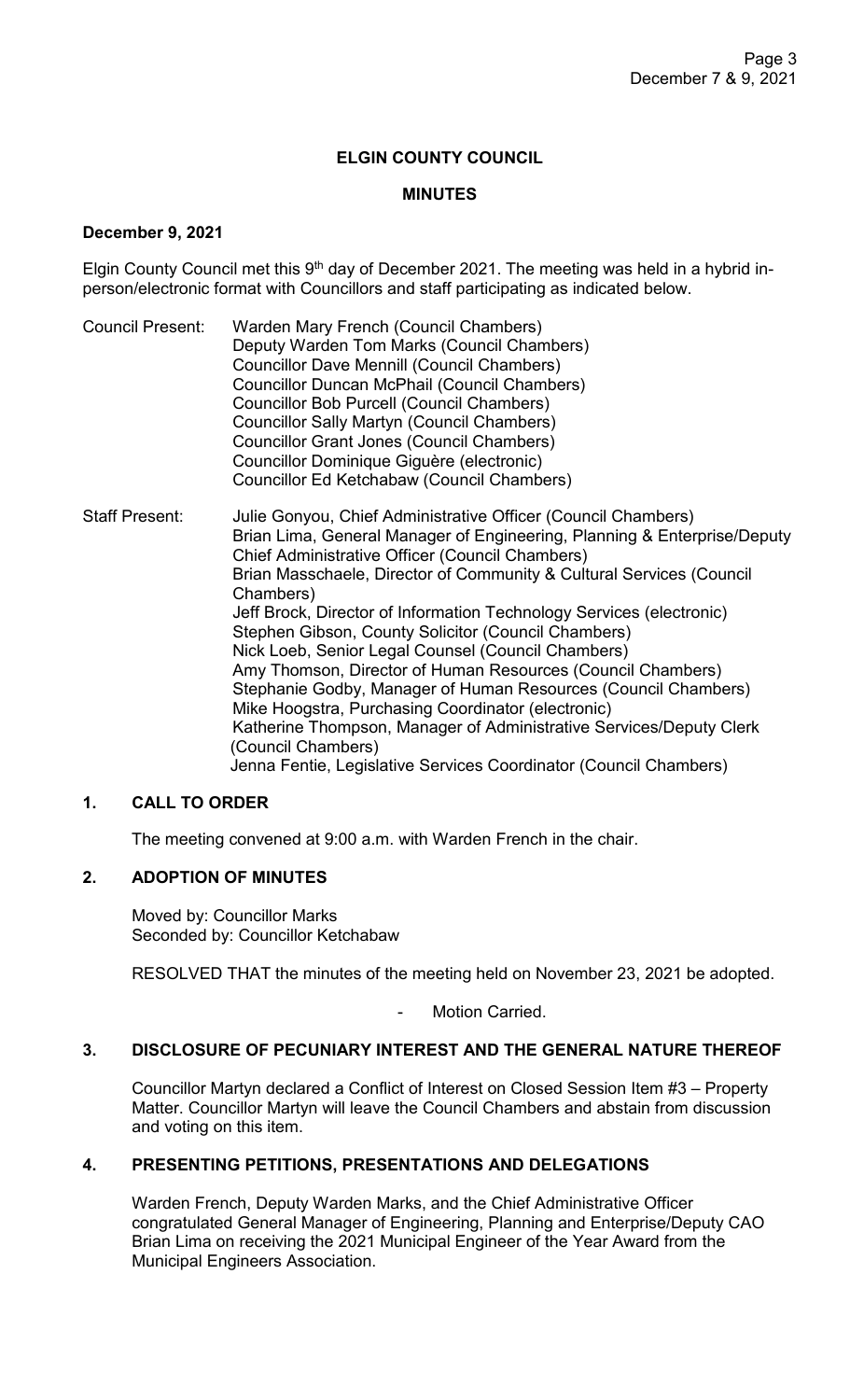### 4.1 **StrategyCorp** – **County of Elgin Road Maintenance Agreement Review**

StrategyCorp presented their final report regarding their review of the current Road Maintenance Agreement with the Local Municipal Partners. The review included the confirmation of service standards, an assessment of the financial model, and the development of a revised term sheet.

Moved by: Councillor Purcell Seconded by: Councillor Martyn

RESOLVED THAT the presentation from StrategyCorp be received.

Motion Carried.

#### 4.2 **John "Ian" Fleck, Elgin County Land Division Committee – Elgin County Land Division Activities for 2021**

Ian Fleck, Chair of the Elgin County Land Division Committee, presented an overview of the Land Division Committee's activities in 2021.

Moved by: Councillor Jones Seconded by: Councillor Mennill

RESOLVED THAT the report titled "Elgin County Land Division Activities for 2021" from the Elgin County Land Division Committee Chairman and the Manager of Planning, dated December 9, 2021 be received and filed.

Motion Carried.

## **5. COMMITTEE OF THE WHOLE**

Moved by: Councillor Martyn Seconded by: Deputy Warden Marks

RESOLVED THAT we do now move into Committee of the Whole Council.

Motion Carried

#### **Additional Reports**

Moved by: Councillor Mennill Seconded by: Councillor Martyn

RESOLVED THAT an additional planning report and verbal update regarding Emergency Procurement from the General Manager of Engineering, Planning & Enterprise/Deputy CAO as well as Committee Appointments be considered as part of the December 9, 2021 Council Agenda.

Motion Carried.

#### **6. REPORTS OF COUNCIL, OUTSIDE BOARDS AND STAFF**

## 6.1 **Warden's Activity Report (November) and COVID-19 Update – 2021 Warden Tom Marks**

2021 Warden Tom Marks provided a summary of the County's response to the pandemic as well as a list of events and meetings he attended and organized on behalf of County Council.

Moved by: Councillor Jones Seconded by: Councillor Purcell

RESOLVED THAT the November 29, 2021, report titled, *Warden's Activity Report (November) and COVID-19 Update* submitted by 2021 Warden Tom Marks, be received and filed for information.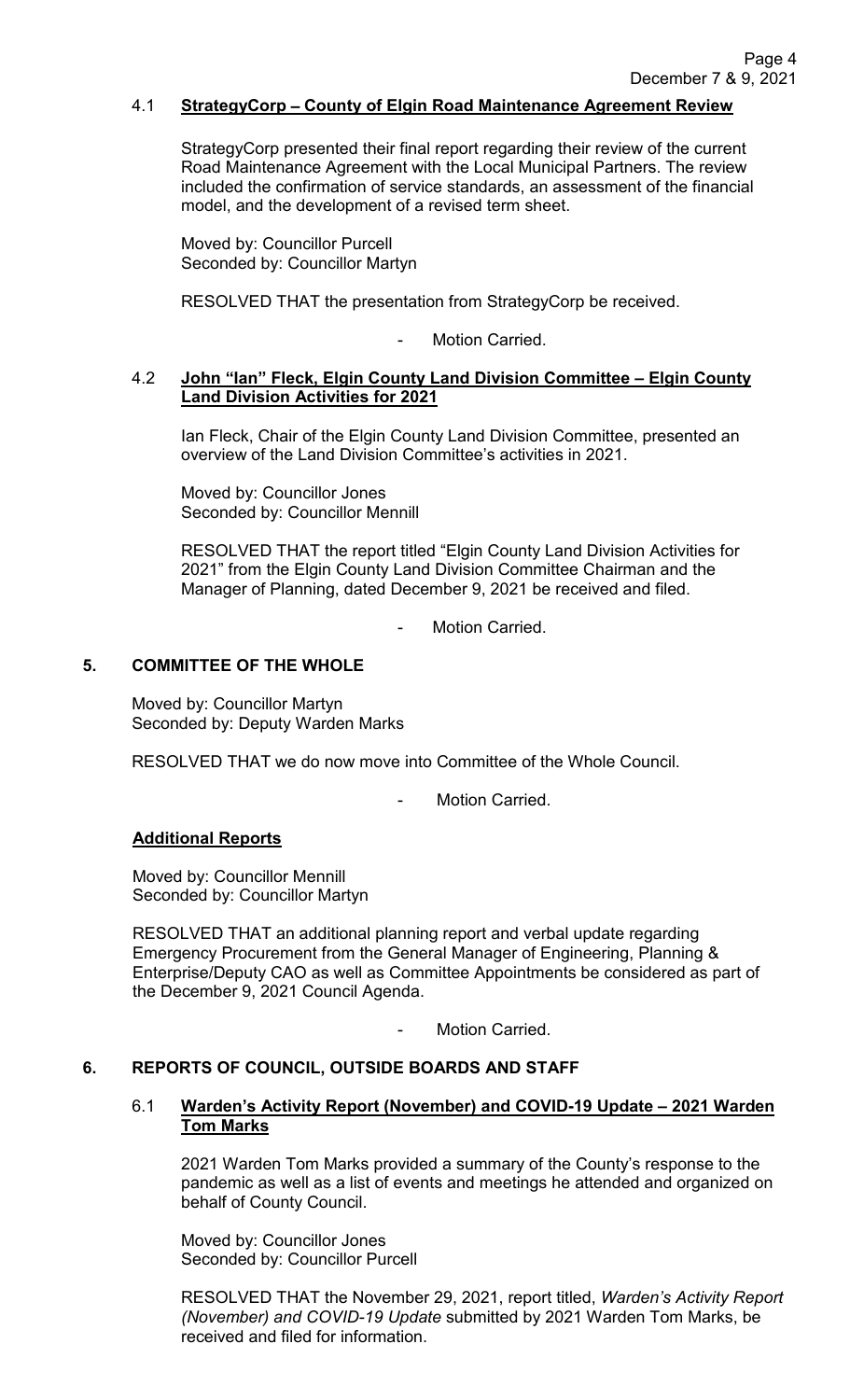# Motion Carried.

#### 6.2 **Annual Council Committee Update: County of Elgin/Central Elgin Joint Accessibility Advisory Committee (JAAC) – 2021 Warden Marks**

2021 Warden Tom Marks provided an update on the activities of the County of Elgin/Central Elgin Joint Accessibility Advisory Committee.

Moved by: Deputy Warden Marks Seconded by: Councillor Jones

RESOLVED THAT the Annual Council Committee Update: County of Elgin/Central Elgin Joint Accessibility Advisory Committee, submitted by 2021 Warden Tom Marks, dated November 29, 2021, be received and filed for information; and,

THAT the County of Elgin/Central Elgin Joint Accessibility Advisory Committee Terms of Reference be amended to allow for electronic participation in accordance with By-Law 20-47 being a by-law to amend by-law no. 19-41, referred to as the procedural by-law and to repeal by-law no. 20-13; and,

THAT these amendments be made subject to the approval of the Municipality of Central Elgin.

Motion Carried.

## 6.3 **Annual Council Committee Update: Connectivity Committee 2021 – 2021 Warden Marks**

2021 Warden Tom Marks provided Council with an update on the activities of the Connectivity Committee.

Moved by: Councillor McPhail Seconded by: Councillor Ketchabaw

RESOLVED THAT the December 1, 2021, report titled, Annual Council Committee Update: Connectivity Committee, submitted by 2021 Warden Tom Marks, be received and filed; and,

THAT the Terms of Reference for the Connectivity Committee be revised to indicate that the Committee Chair be elected for a term that coincides with the term of Council.

Motion Carried.

# 6.4 **Elgin County Museum 2021 Annual Report – Councillor Martyn**

Councillor Martyn presented the 2021 Annual Report for the Elgin County Museum on behalf of the Elgin County Museum Advisory Committee.

Moved by: Councillor Jones Seconded by: Councillor Martyn

RESOLVED THAT the report titled "Elgin County Museum 2021 Annual Report" from Councillor Sally Martyn and the Manager of Museum and Archives dated December 9, 2021 be received and filed.

Motion Carried.

## 6.5 **Annual Council Committee Update: Environmental Advisory Committee – Councillor Jones**

Councillor Jones provided an update on the activities of Environmental Advisory Committee.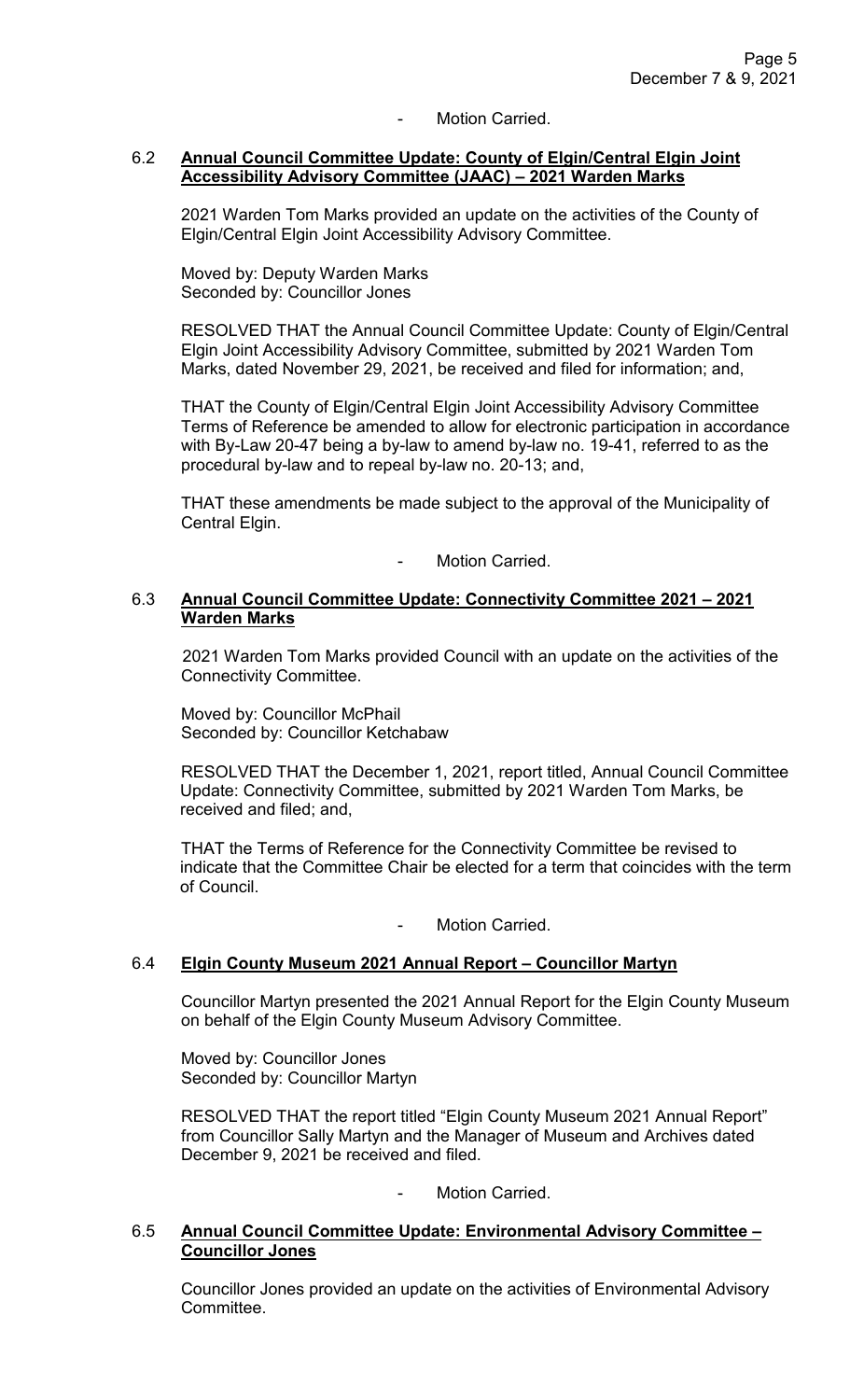Moved by: Councillor Mennill Seconded by: Councillor Martyn

RESOLVED THAT the Annual Council Committee Update: Environmental Advisory Committee report from Councillor Grant Jones, dated November 25, 2021, be received and filed; and,

THAT the Terms of Reference for the Environmental Advisory Committee be revised to indicate that the Committee Chair be elected for a term that coincides with the term of Council.

# - Motion Carried.

#### 6.6 **Annual Council Committee Update: Health Recruitment Partnership Committee – Councillor Jones**

Councillor Jones provided an update on the activities and accomplishments of the Health Recruitment Partnership Committee in 2020/2021.

Moved by: Councillor Purcell Seconded by: Councillor Ketchabaw

RESOLVED THAT the Annual Council Committee Update: Health Recruitment Partnership report from Councillor Grant Jones, dated December 1, 2021, be received and filed.

Motion Carried.

### 6.7 **Annual Council Committee Update: Rural Initiatives and Planning Advisory Committee 2021 – Councillor Ketchabaw**

Councillor Ketchabaw provided an update on the activities of the Rural Initiatives and Planning Advisory Committee in 2021, with a focus on the recently revised Community Grant Program and the Official review process.

Moved by: Deputy Warden Marks Seconded by: Councillor Martyn

RESOLVED THAT the Annual Council Committee Update: Rural Initiatives and Planning Advisory Committee report from Councillor Ed Ketchabaw, dated November 24, 2021, be received and filed; and,

THAT the Terms of Reference for the Rural Initiatives and Planning Advisory Committee be revised to indicate that the Committee Chair be elected for a term that coincides with the term of Council.

- Motion Carried.

#### 6.8 **Annual Council Committee Update: Terrace Lodge Redevelopment Fundraising Committee 2021 – Councillor Giguère**

Councillor Giguère provided an update on the activities of the Terrace Loge Redevelopment Fundraising Committee.

Moved by: Councillor Ketchabaw Seconded by: Councillor Mennill

RESOLVED THAT the Annual Council Committee Update: Terrace Lodge Redevelopment Fundraising Committee 2021 report from Councillor Dominique Giguère, dated November 24, 2021, be received and filed; and

THAT Council consent to receiving a more detailed report, including a financial update, with recommendations for consideration, in February of 2022.

Motion Carried.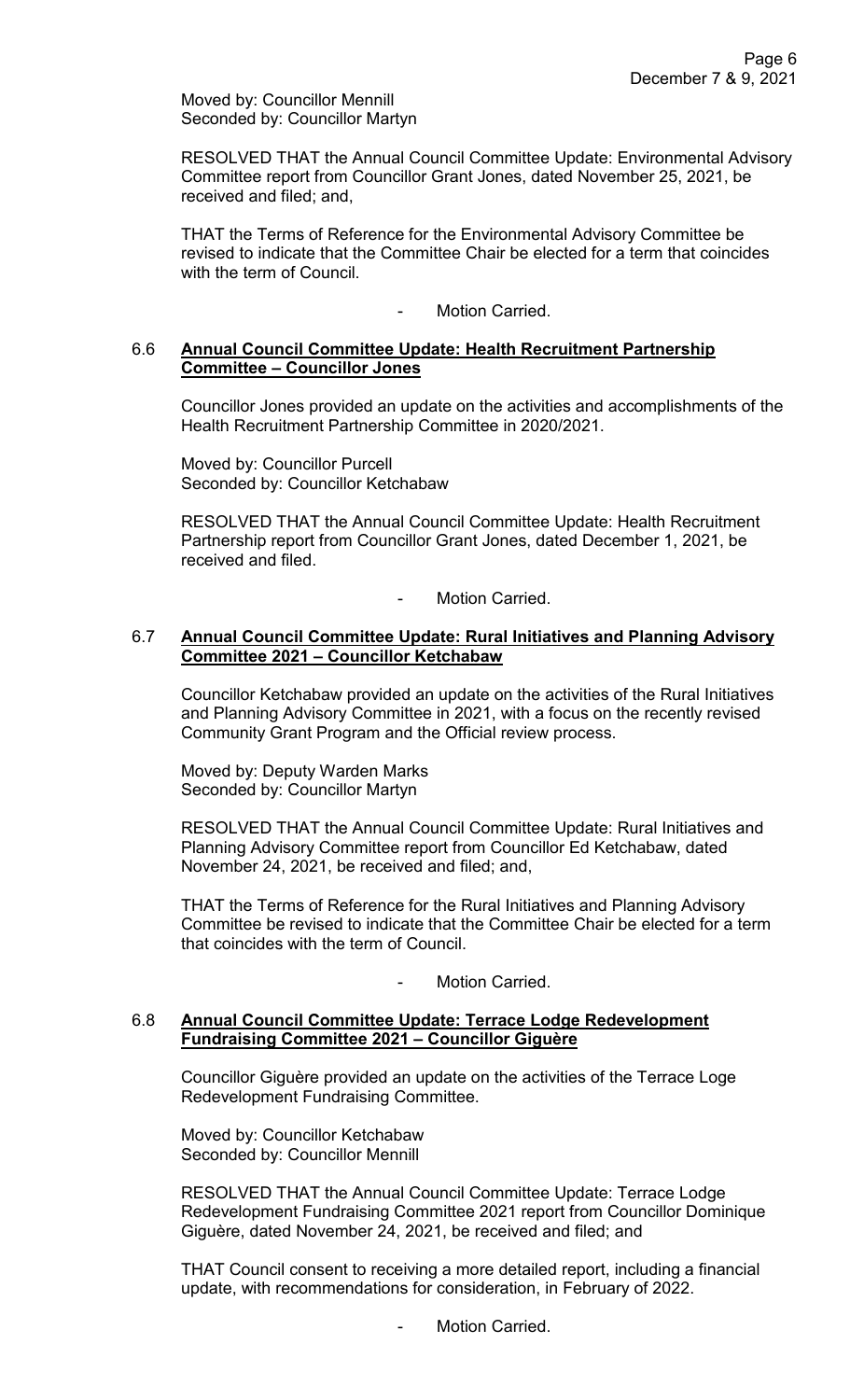## 6.9 **Terrace Lodge Redevelopment – 2021 Year End Update – Councillor Purcell**

Councillor Purcell presented an update on the Terrace Lodge Redevelopment Project progress achieved in 2021.

Moved by: Councillor Jones Seconded by: Councillor Mennill

RESOLVED THAT the December 9, 2021, report titled, Terrace Lodge Redevelopment - 2021 Year End Update, submitted by Bob Purcell, Terrace Lodge Redevelopment Steering Committee Chair, be received and filed for information.

Motion Carried.

#### 6.10 **General Insurance and Risk Management Services Program for 2022 – Purchasing Coordinator**

The Purchasing Coordinator provided details regarding a Request for Proposal issued in October 2021 for a new General Insurance and Risk Management Services Program for the 2022 policy term.

Moved by: Councillor Purcell Seconded by: Councillor McPhail

RESOLVED THAT the General Insurance and Risk Management Services Program proposed by Marsh Canada Limited ("Marsh") be approved at the proposed annual premium cost of \$426,866 plus taxes commencing December 15, 2021 until December 15, 2022, subject to County refinements of proposed coverage; and

THAT the General Insurance and Risk Management Services Program be renewed for up to four, one-year terms, for a potential five (5) year contract, all subject to annual Council approval of the renewal program proposed.

Motion Carried.

#### 6.11 **Data Hosing Agreement Extension to December 31, 2022 with London Public Library – Director of Community and Cultural Services**

The Director of Community and Cultural Services presented a report recommending the extension of Elgin County Library's data hosting agreement with London Public Library for a period of one (1) year.

Moved by: Deputy Warden Marks Seconded by: Councillor Jones

RESOLVED THAT the report titled "Data Hosting Agreement Extension to December 31, 2022 with London Public Library" from the Director of Community and Cultural Services dated December 9, 2021 be received and filed, and

THAT the Warden and/or Chief Administrative Officer be authorized to execute a Hosting Services Agreement between the County of Elgin / Elgin County Library and the London Public Library Board to December 31, 2022 subject to review by the County Solicitor.

- Motion Carried.

## 6.12 **Lease Extension to December 31, 2022 for Aylmer Library – Director of Community and Cultural Services**

The Director of Community and Cultural Services presented a report regarding the extension of the lease for the Aylmer Library with the Town of Aylmer until December 31, 2022 so that it will expire in tandem with all other leases with Local Municipal Partners for library branch facilities.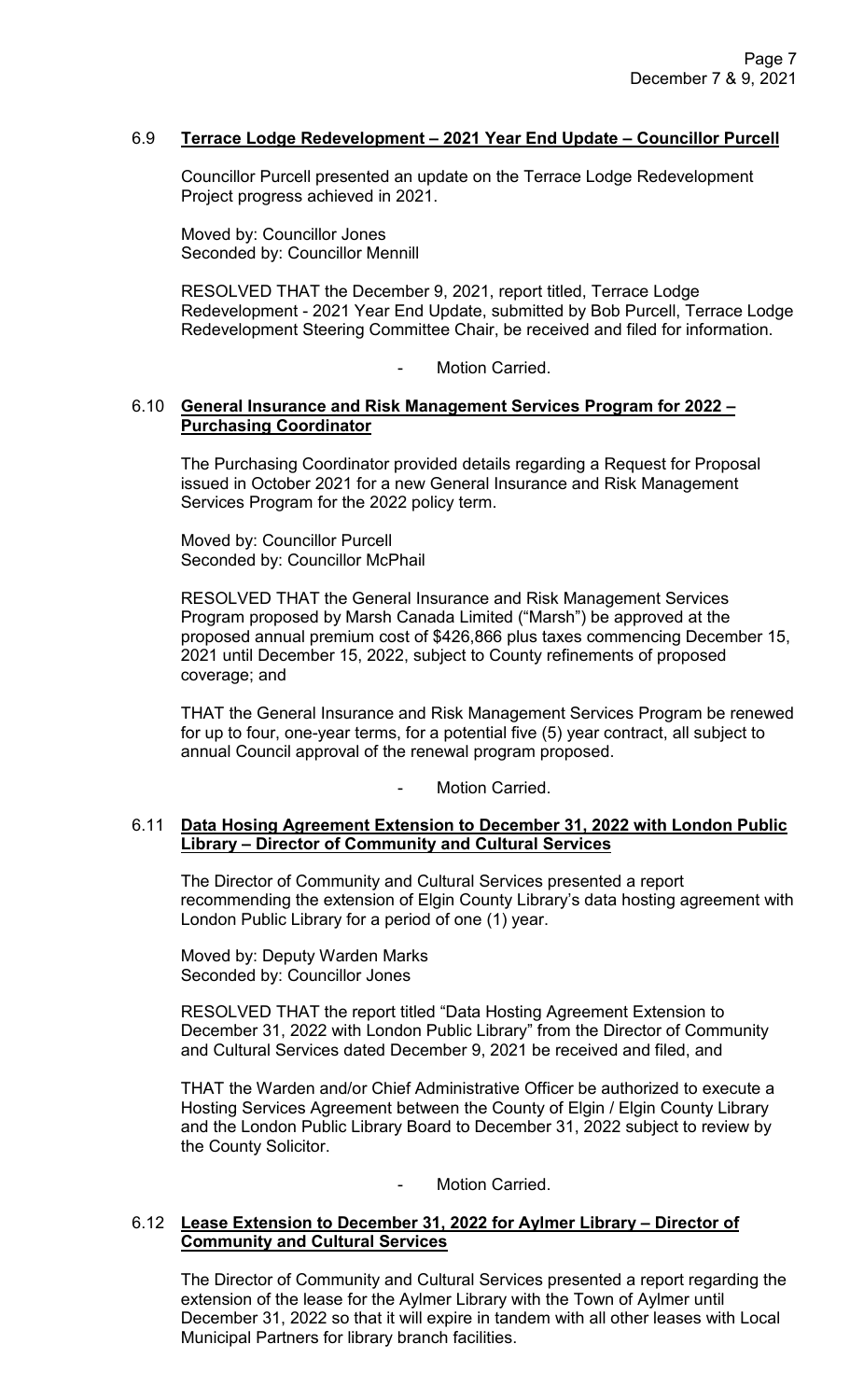Moved by: Councillor McPhail Seconded by: Councillor Martyn

RESOLVED THAT the report titled "Lease Extension to December 31, 2022 for Aylmer Library" from the Director of Community and Cultural Services dated December 9, 2021 be received and filed, and;

THAT the County Solicitor through the Chief Administrative Officer be authorized to provide notice of intent to extend the current lease for the Aylmer Library to December 31, 2022 for consideration by Aylmer Town Council.

Motion Carried.

## 6.13 **County of Elgin Market Comparators for Strategic Compensation Analysis – Manager of Human Resources**

The Manager of Human Resources presented a list of market comparators for utilization when determining compensation compared at the 50<sup>th</sup> percentile as part of the Compensation Review and Pay Equity Analysis for Non-Union Staff, County Councillors and Boards.

Moved by: Councillor Jones Seconded by: Councillor Mennill

RESOLVED THAT the December 9, 2021 staff report titled, County of Elgin Market Comparators for Strategic Compensation Analysis, prepared and submitted by the Director and Manager of Human Resources, be received and filed for information;

AND THAT County Council approve the following list of market comparators for utilization when determining compensation compared at the 50th percentile (per HR policy):

| The County of Brant              |
|----------------------------------|
| The Municipality of Chatham-Kent |
| The County of Grey               |
| The County of Haldimand          |
| The County of Huron              |
| The County of Middlesex          |
| The County of Norfolk            |
|                                  |

The County of Oxford The County of Perth The County of Dufferin The City of St. Thomas The County of Wellington The City of Woodstock

Motion Carried.

## 6.14 **Bridge Weight By-Law Amendments – General Manager of Engineering, Planning & Enterprise/Deputy CAO**

The General Manager of Engineering, Planning & Enterprise presented recommendations regarding revisions to load limit postings on Fulton Bridge, Gillets Bridge, and Phillmore Bridge.

Moved by: Councillor Ketchabaw Seconded by: Councillor Martyn

RESOLVED THAT the report titled, "Bridge Weight By-Law Amendments" from the General Manager of Engineering, Planning, & Enterprise / Deputy CAO, dated November 23, 2021 be received and filed; and

THAT the Bridge Weight By-Law 15-26 be amended as follows:

| Fulton Bridge (B-23)  | Level $1 - 23$ tonnes<br>Level $2 - 18$ tonnes<br>Level $3 - 9$ tonnes |
|-----------------------|------------------------------------------------------------------------|
| Gillets Bridge (B-27) | Level $1 - 27$ tonnes<br>Level $2 - 19$ tonnes                         |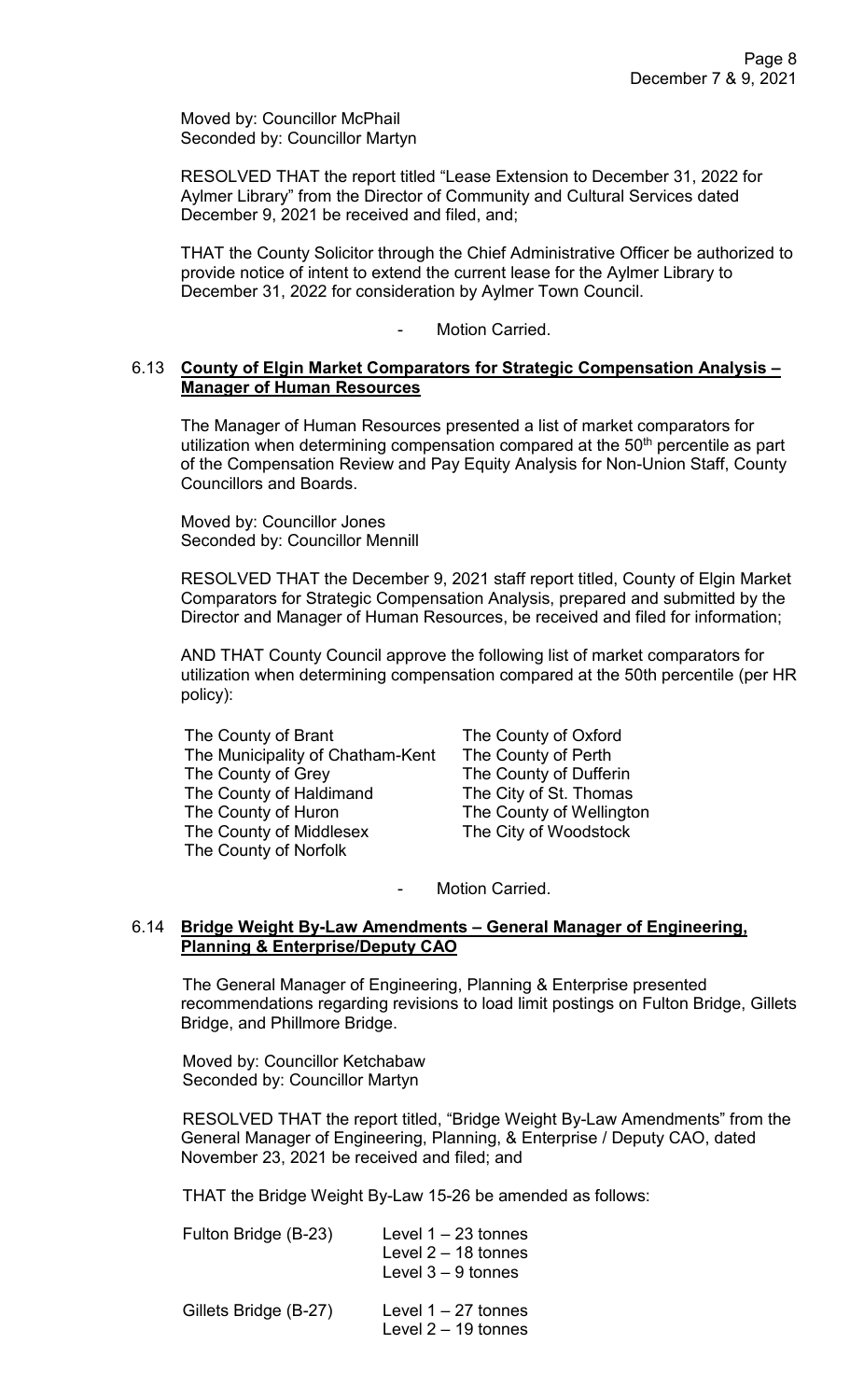Level  $3 - 10$  tonnes

| Phillmore Bridge $(B-49)$ Level 1 – 49 tonnes |                       |
|-----------------------------------------------|-----------------------|
|                                               | Level $2 - 33$ tonnes |
|                                               | Level $3 - 19$ tonnes |

Motion Carried.

#### 6.15 **Urban Reconstruction – Private Drain Connections – General Manager of Engineering, Planning & Enterprise/Deputy CAO**

The General Manager of Engineering, Planning & Enterprise/Deputy CAO presented a report regarding the creation of a formal policy for private drain connections (PDCs) for all future urban reconstruction projects.

Moved by: Councillor Purcell Seconded by Councillor McPhail

RESOLVED THAT the report titled, "Urban Reconstruction – Private Drain Connections" from the General Manager of Engineering, Planning, & Enterprise (EPE) / Deputy CAO, dated December 9, 2021 be received and filed; and

THAT in advance of future urban road reconstruction projects, the local municipality be granted the option of requesting the inclusion of private drain connections (PDCs) to private properties within the project scope where feasible; and

THAT when requested by the local municipality, the installed PDC's be recognized as local infrastructure assets, and as such, all costs associated with their installation and any future maintenance/replacement remain the responsibility of the local municipality.

Motion Carried.

## 6.16 **Port Bruce Road Transfers – General Manager of Engineering, Planning & Enterprise/Deputy CAO**

The General Manager of Engineering, Planning & Enterprise/Deputy CAO presented a report recommending repealing and/or amending By-Laws associated with the temporary jurisdiction and traffic regulations associated with the construction detour.

Moved by: Councillor Mennill Seconded by Councillor Jones

RESOLVED THAT the report titled, "Port Bruce Road Transfers" from the General Manager of Engineering, Planning, & Enterprise (EPE) / Deputy CAO, dated November 30, 2021 be received and filed; and

THAT at its Meeting of January 11, 2022, Elgin County Council consider the following matters, by by-law, resolution or enactment:

- 1. that portions of Highways as specified in By-Law No. 18-22 be removed from the Highway system of the Corporation of the County of Elgin;
- 2. that By-Law No. 18-22, "Being a By-Law to add highways, including lower tier highways, to the highway system for Elgin County", otherwise be repealed; and,
- 3. that the respective related By-Laws be amended as follows:
	- (i) By-Law No.18-26 "Being a By-Law to Remove and Prohibit the Right of Passage Over a Portion of the Lewis Street Road Allowance (South of the Travelled Portion of Rush Creek Line) in the Township of Malahide in the County of Elgin" be repealed;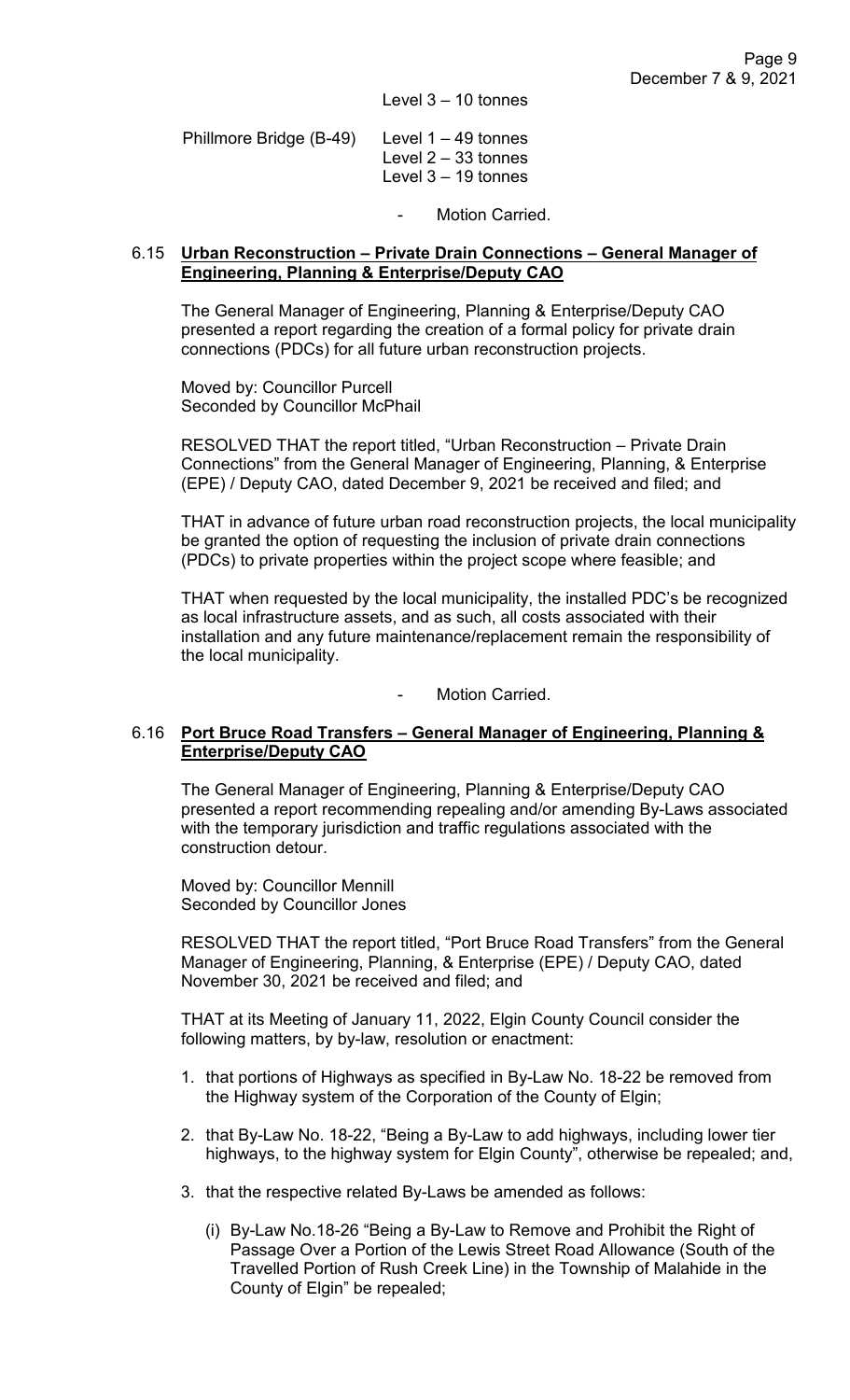- (ii) By-Law No. 20-05 "Being a By-Law for the Regulation of Traffic (No Parking)", Schedule 'B' be amended to remove the following sections:
	- (a) 20.30 County Road #73 (Dexter Line) from the north side of Colin Street to the north side of Dexter Line for a distance of 290 metres.
	- (b) 20.31 Rush Creek Line from the west side of Bank Street to the east side of Imperial Road for a distance of 252 metres.
	- (c) 20.32 Bank Street from the north side of Rush Creek Line to the south side of Imperial Road for a distance of 146 metres; and,
- (iii) By-Law No. 20-58 "Being a By-Law to Authorize Speed Limits", be amended to remove the following section from Schedule 'A' (40km/h):
	- (a) Road 73, Section A From the north property limits of Colin Street, north to the south property limits of Imperial Road, being a distance of 550 metres.

#### Motion Carried.

#### 6.17 **Zero-Emission Vehicle Infrastructure Program – Proposed Charging Fee – General Manager of Engineering, Planning & Enterprise/Deputy CAO**

The General Manager of Engineering, Planning & Enterprise/Deputy CAO presented a report detailing the final costs associated with the supply and installation of the electric charging stations and proposing a recommended charging rate for Council's consideration.

Moved by: Councillor Martyn Seconded by Councillor Purcell

RESOLVED THAT the report titled "Zero-Emission Vehicle Infrastructure Program Final Report and Proposed Charging Fee" from the General Manager of Engineering, Planning & Enterprise / Deputy CAO, dated November 29, 2021, be received and filed; and

THAT a new electric vehicle charging station rate fee of \$2.40 per be established; and,

THAT during the 2022 annual review of the County's Fees and Charges By-Law No. 20- 18, an amendment be made to include the new electric vehicle charging station charge rate fee.

Motion Carried.

#### 6.18 **Elgin County Industrial and Business Employment Vacant Land Inventory – General Manager of Engineering, Planning & Enterprise/Deputy CAO**

The General Manager of Engineering, Planning & Enterprise/Deputy CAO provided an overview of vacant industrial, commercial and business employment land in Elgin County.

Moved by: Councillor Jones Seconded by Deputy Warden Marks

RESOLVED THAT the report titled, "Elgin County Industrial and Business Employment Vacant Land Inventory" from the General Manager of Engineering, Planning, & Enterprise (EPE) / Deputy CAO, dated August 30, 2021 be received and filed.

Motion Carried.

#### **Council recessed at 10:13 a.m. and reconvened at 10:33 a.m.**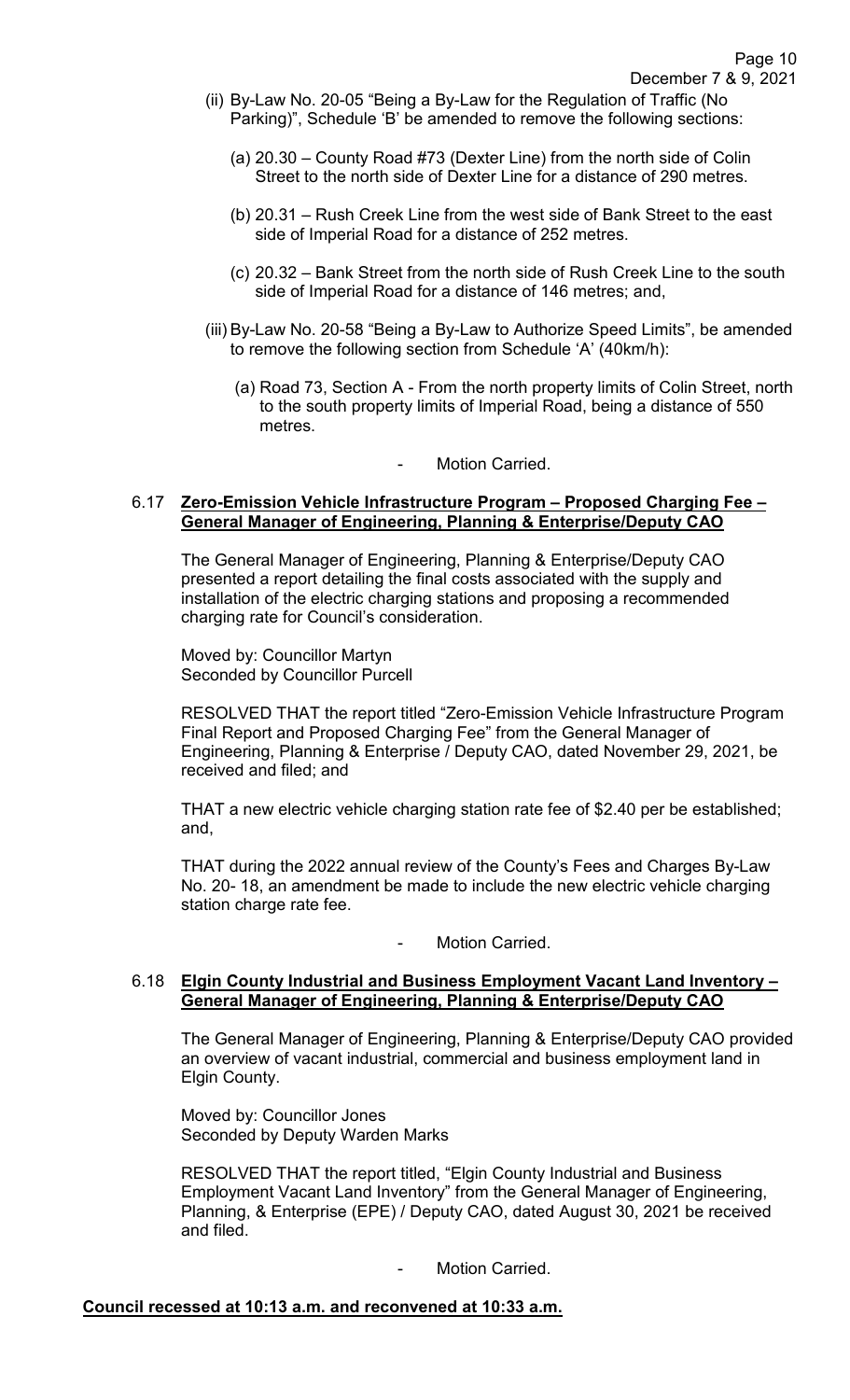#### 6.19 **Transfer of Lands from Elgin County to the City of St. Thomas – Rectifying Title for a Portion of Wellington Road (County Road 25) – Senior Legal Counsel**

The Senior Legal Counsel presented a report seeking the approval and authorization for execution of a proposed Agreement for the transfer of title of lands, comprising a portion of Wellington Road north of Talbot, from the Corporation of the County of Elgin ("Elgin") to The Corporation of the City of St. Thomas (the "City").

Moved by: Deputy Warden Marks Seconded by Councillor Jones

RESOLVED the Report to Council, dated November 29, 2021, and entitled "Transfer of Lands from Elgin County to the City of St. Thomas – Rectifying Title for a Portion of Wellington Road (County Road 25)" be received and filed; and

THAT County Council approve and authorize the Warden and Chief Administrative Officer to execute the Agreement attached to this report as "Appendix "A"" and further authorize the County Solicitor and/or Senior Counsel to execute such legal or other documents as are reasonably necessary to give effect to the Transfer described in the Agreement.

Motion Carried.

# 6.20 **Council – Meeting Schedule 2022 – Chief Administrative Officer**

The Chief Administrative Officer presented the proposed 2022 Council Meeting Schedule.

Moved by: Councillor Martyn Seconded by Councillor Jones

RESOLVED THAT the report from the Chief Administrative Officer titled "Council – Meeting Schedule 2022" be received and filed; and

THAT Council approve the 2022 Elgin County Council Meeting Schedule.

Motion Carried.

## 6.21 **COVID-19 Emergency Team Planning – November Update – Chief Administrative Officer**

The Chief Administrative Officer provided an update on the County's COVID-19 response.

Moved by: Deputy Warden Marks Seconded by Councillor Ketchabaw

RESOLVED THAT the December 2, 2021, report titled, "COVID-19 Emergency Team Planning – November Update", submitted by the Chief Administrative Officer, be received and filed for information.

Motion Carried.

# 6.22 **Approval for Official Plan Amendment No. 9, Port Stanley Harbour Secondary Plan, Municipality of Central Elgin, File No.: CE-OPA 9-21, Applicant: Municipality of Central Elgin – Manager of Planning and General Manager of Engineering, Planning & Enterprise/CAO**

 The General Manager of Engineering, Planning & Enterprise/Deputy CAO reviewed File No. CE OPA 9-21 and found it consistent with the Planning Act and Provincial Policy Statement, 2020.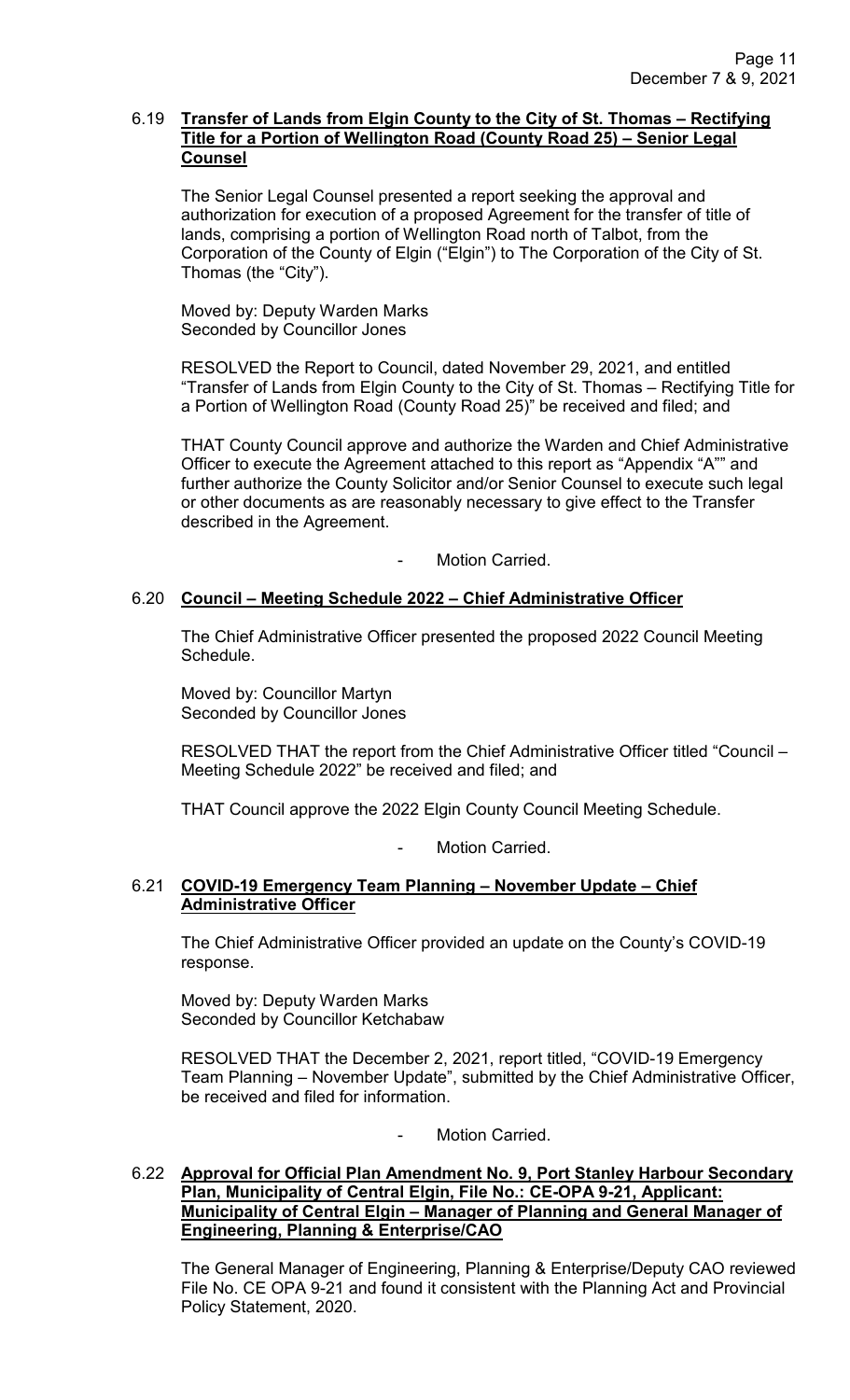Moved by: Deputy Warden Marks Seconded by: Councillor Martyn

 RESOLVED THAT the Council of the Corporation of the County of Elgin approves Official Plan Amendment No.9 to the Municipality of Central Elgin Official Plan, File No. CE OPA 9-21; and,

 THAT staff be directed to provide notice of this decision in accordance with the Planning Act.

- Motion Carried.

### 6.23 **Emergency Procurement and the Terrace Lodge Redevelopment Project – General Manager of Engineering, Planning and Enterprise/Deputy CAO**

The General Manager of Engineering, Planning and Enterprise/Deputy CAO presented an update with respect to the Terrace Lodge Redevelopment Project.

Moved by: Councillor Mennill Seconded by: Councillor Purcell

RESOLVED THAT the verbal report from the General Manager of Engineering, Planning and Enterprise/Deputy CAO be received.

Motion Carried.

# 6.24 **Council Committee Appointments – Chief Administrative Officer**

The Chief Administrative Officer presented an updated list of Council Committee Appointments.

Moved by: Councillor McPhail Seconded by: Councillor Jones

RESOLVED THAT County Council approve the Council Committee and Local Board Appointments for 2022 as presented by the Chief Administrative Officer and as recommended by Warden French.

Motion Carried.

# **7. COUNCIL CORRESPONDENCE**

#### 7.1 **Items for Consideration**

7.1.1 The Township of Malahide with a letter regarding Road Safety Concerns at Imperial Road entering into Port Bruce.

Moved by: Councillor Mennill Seconded by: Deputy Warden Marks

RESOLVED THAT staff be directed to review the road safety concerns on Imperial Road entering into Port Bruce and report back to Council.

Motion Carried.

# 7.2 **Items for Information (Consent Agenda)**

- 7.2.1 SWIFT with their Monthly Project Update for October 2021.
- 7.2.2 MP Karen Vecchio with a letter regarding Parliamentary Consultation on VIA Canada's Extension of High Frequency Passenger Rail.

Moved by: Councillor Jones Seconded by: Councillor Mennill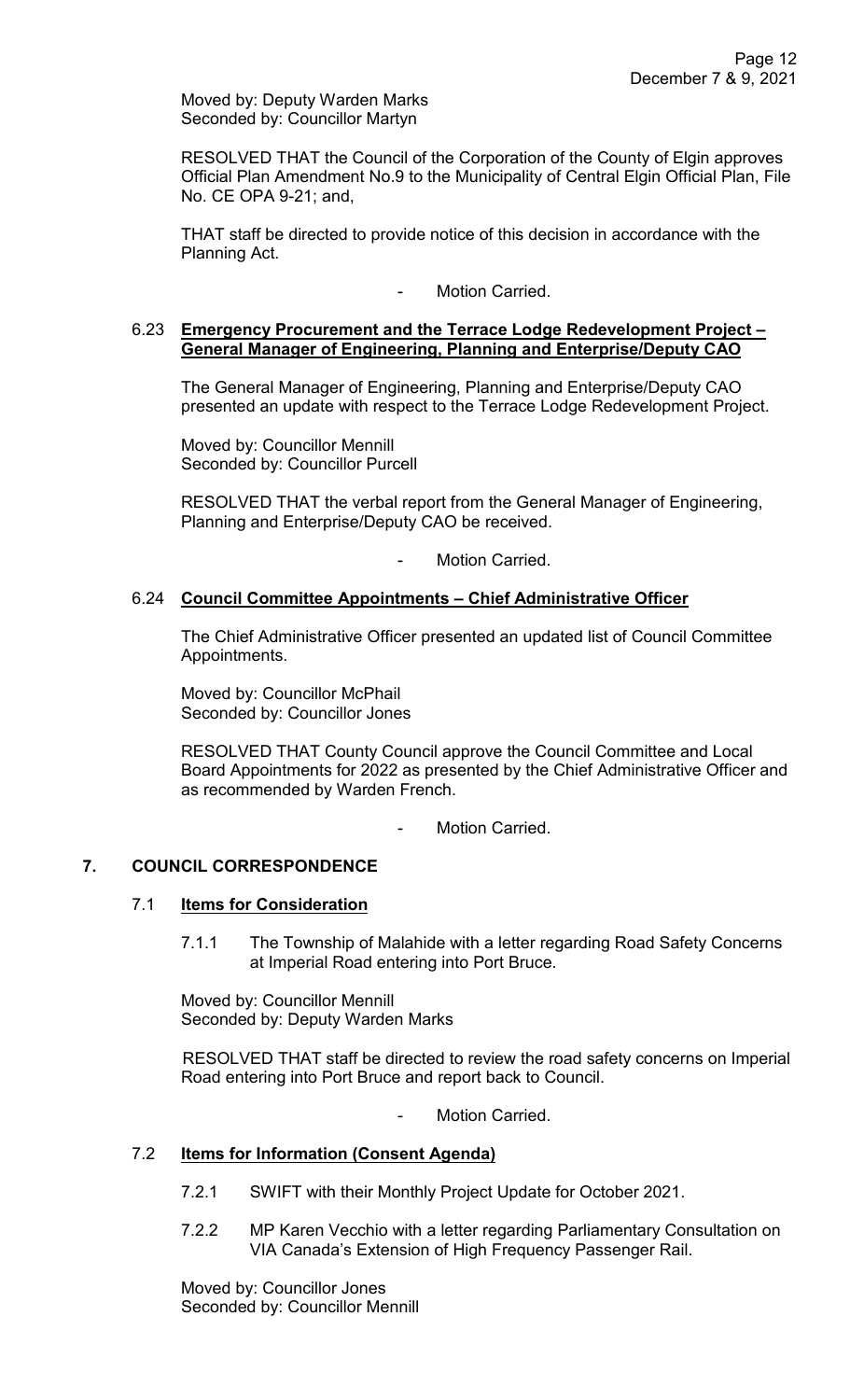RESOLVED THAT Correspondence Items #1-2 be received and filed.

Motion Carried

## **8. OTHER BUSINESS**

#### 8.1 **Statements/Inquiries by Members**

None.

#### 8.2 **Notice of Motion**

None.

#### 8.3 **Matters of Urgency**

None.

#### **9. CLOSED MEETING ITEMS**

Moved by: Deputy Warden Marks Seconded by: Councillor Jones

RESOLVED THAT we do now proceed into closed meeting session in accordance with the Municipal Act to discuss the following matters under Municipal Act Section 239 (2):

In-Camera Item #1

*(a) the security of the property of the municipality or local board; (k) a position, plan, procedure, criteria or instruction to be applied to any negotiations carried on or to be carried on by or on behalf of the municipality or local board* – Telecommunications

#### In-Camera Item #2

*(e) litigation or potential litigation, including matters before administrative tribunals, affecting the municipality or local board; (f) advice that is subject to solicitor-client privilege, including communications necessary for that purpose* – Reforestation Orders

#### In-Camera Item #3

*(e) litigation or potential litigation, including matters before administrative tribunals, affecting the municipality or local board* – Property Matter

#### In-Camera Item #4

*(k) a position, plan, procedure, criteria or instruction to be applied to any negotiations carried on or to be carried on by or on behalf of the municipality or local board* – Elgin 9-1- 1 P-PSAP

#### In-Camera Item #5

*(b) personal matter about an identifiable individual, including municipal or local board employees* – Organizational Update

#### In-Camera #6

*(b) personal matter about an identifiable individual, including municipal or local board employees* – Personnel Matter

Motion Carried.

Councillor Martyn left the meeting for Closed Meeting Item #3.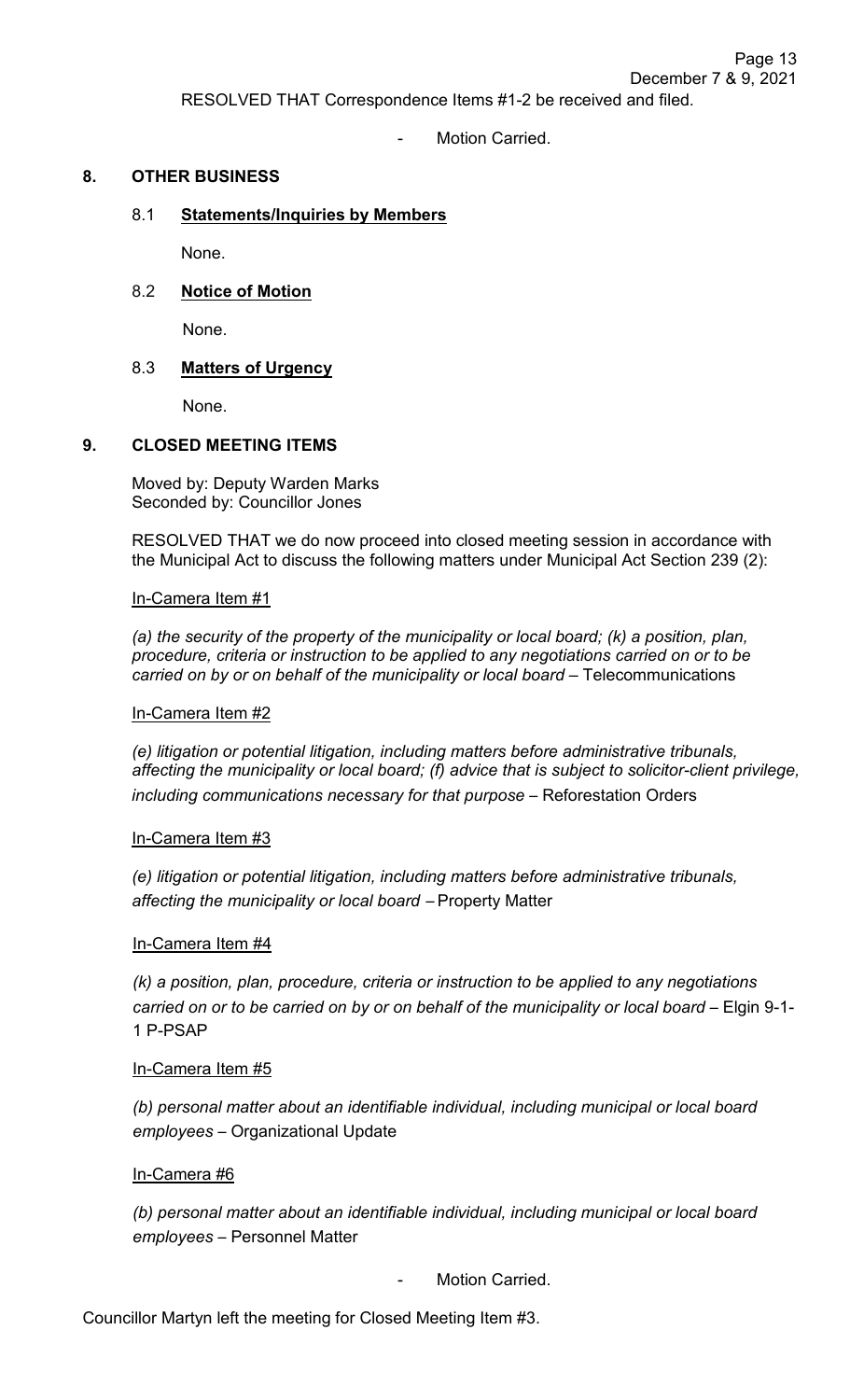# **10. MOTION TO RISE AND REPORT**

Moved by: Councillor Ketchabaw Seconded by: Councillor McPhail

RESOLVED THAT we do now rise and report.

Motion Carried.

In-Camera Item #1 – Telecommunications

Moved by: Councillor Jones Seconded by: Deputy Warden Marks

RESOLVED THAT the report from the County Solicitor be received; and

THAT staff proceed as directed.

Motion Carried.

In-Camera Item #2 - Reforestation Orders

Moved by: Councillor Martyn Seconded by: Councillor Mennill

RESOLVED THAT the report from the County Solicitor be received.

- Motion Carried.

In-Camera Item #3 – Property Matter

Moved by: Councillor Ketchabaw Seconded by: Councillor Jones

RESOLVED THAT the report from the General Manager of Engineering, Planning and Enterprise/Deputy CAO be received.

Motion Carried

In-Camera Item #4 – Elgin 9-1-1 P-PSAP

Moved by: Councillor Purcell Seconded by: Councillor McPhail

RESOLVED THAT the report from the Chief Administrative Officer and Fire Training Officer/CEMC be received; and

THAT staff proceed as directed.

- Motion Carried.

In-Camera Item #5 - Organizational Update

Moved by: Councillor Jones Seconded by: Deputy Warden Marks

RESOLVED THAT the update from the Chief Administrative Officer and the General Manager of Engineering, Planning and Enterprise/Deputy CAO be received; and

THAT staff proceed as directed.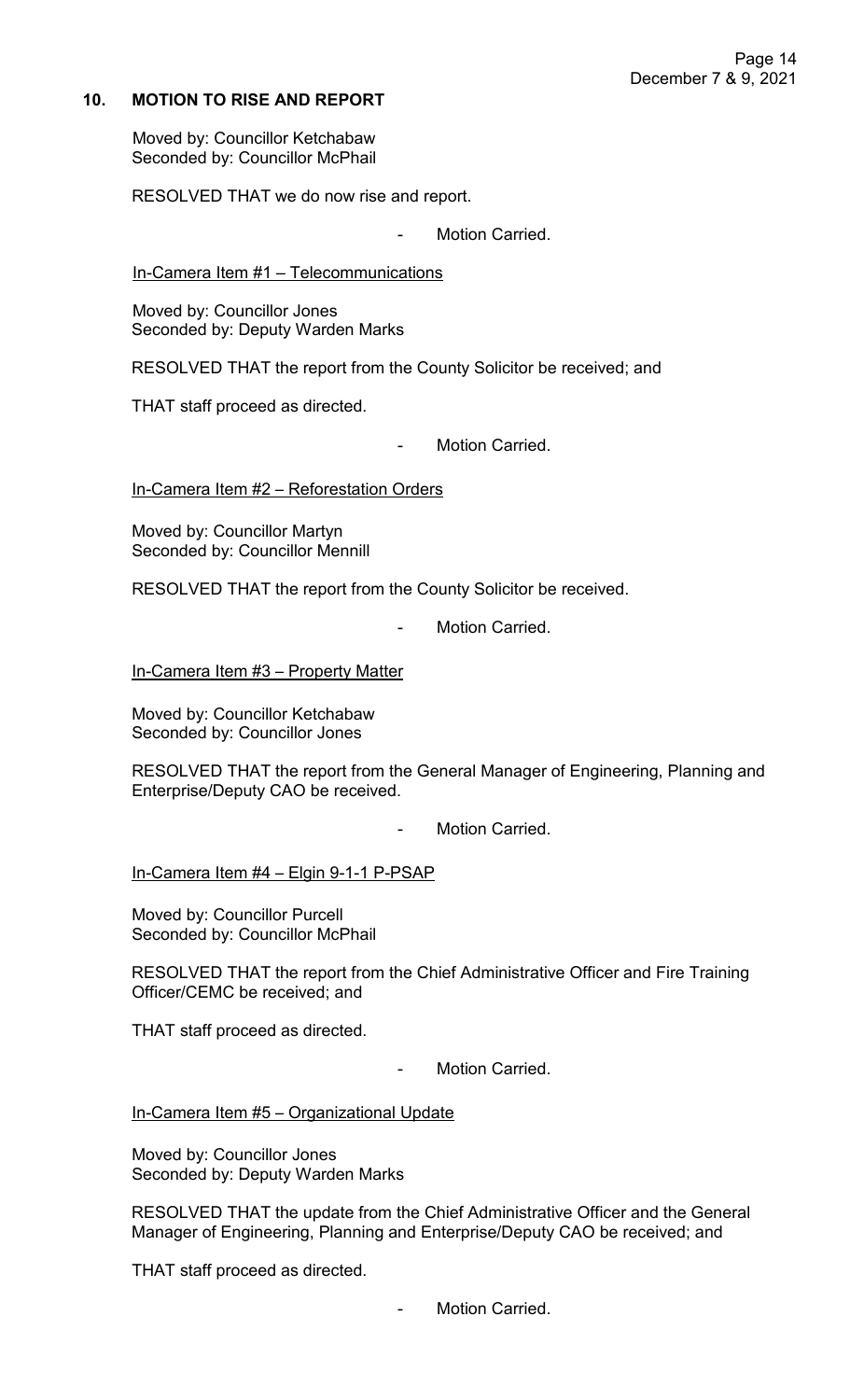In-Camera Item #6 – Personnel Matter

Moved by: Councillor Mennill Seconded by: Councillor Jones

RESOLVED THAT the verbal report from Chief Administrative Officer be received; and

THAT staff proceed as directed.

- Motion Carried.

# **11. REPORTS OF COUNCIL, OUTSIDE BOARDS AND STAFF (continued)**

## 11.1 **Elgin 9-1-1 P-PSAP** – **Chief Administrative Officer**

The Chief Administrative Officer presented information regarding a one-year contract extension with Northern 9-1-1 for the provision of 9-1-1 Primary Public Safety Answering Point (P-PSAP) service.

 Moved by: Councillor Martyn Seconded by: Councillor McPhail

RESOLVED THAT following a review by the County Solicitor, staff be directed and authorized to sign a one (1) year extension agreement with Northern Communication Services Inc.

Motion Carried.

## **12. MOTION TO ADOPT RECOMMENDATIONS FROM THE COMMITTEE OF THE WHOLE**

Moved by: Councillor Jones Seconded by: Councillor Mennill

RESOLVED THAT we do now adopt recommendations of the Committee Of The Whole.

Motion Carried.

# **13. CONSIDERATION OF BY-LAWS**

#### 13.1 **By-Law No. 21-46 – Restrict the Weight of Vehicles Passing Over Bridges**

Being A By-Law To Restrict The Weight Of Vehicles Passing Over Bridges And To Amend By-Law No. 15-26

Moved by: Councillor Ketchabaw Seconded by: Councillor Purcell

RESOLVED THAT By-Law No. 21-46 be now read a first, second and third time and finally passed.

Motion Carried.

#### 13.2 **By-Law No. 21-47 – Confirming all Actions and Proceedings**

BEING a By-law to Confirm Proceedings of the Municipal Council of the Corporation of the County of Elgin at the December 7 & 9, 2021 Meeting.

Moved by: Councillor Jones Seconded by: Councillor Martyn

RESOLVED THAT By-Law No. 21-47 be now read a first, second and third time and finally passed.

Motion Carried.